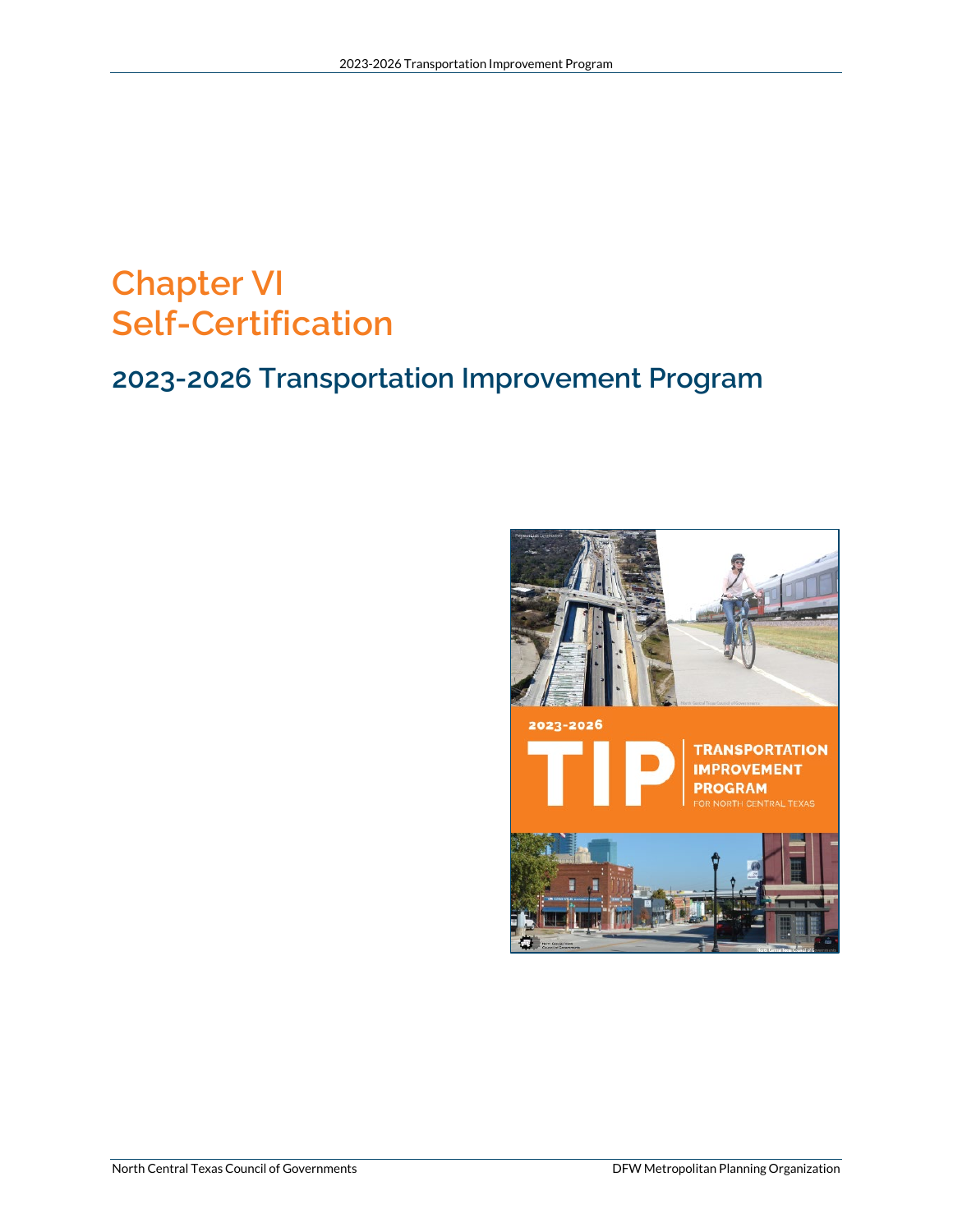# **Chapter VI Self-Certification**

Section 450.336 of the Metropolitan Planning Rules (23 CFR Part 450) requires that at least every four years, the Metropolitan Planning Organization (MPO) certify that the planning process is addressing the major issues facing the area and is being conducted in accordance with applicable federal laws and regulations.

The certification of these requirements by the MPO and the Texas Department of Transportation is provided in Exhibit VI-1 and was updated in 2022.

The region's transportation authorities have also entered into a Memorandum of Understanding regarding coordination of metropolitan planning processes as shown in



Exhibit VI-2 and is continuously in effect until rescinded.

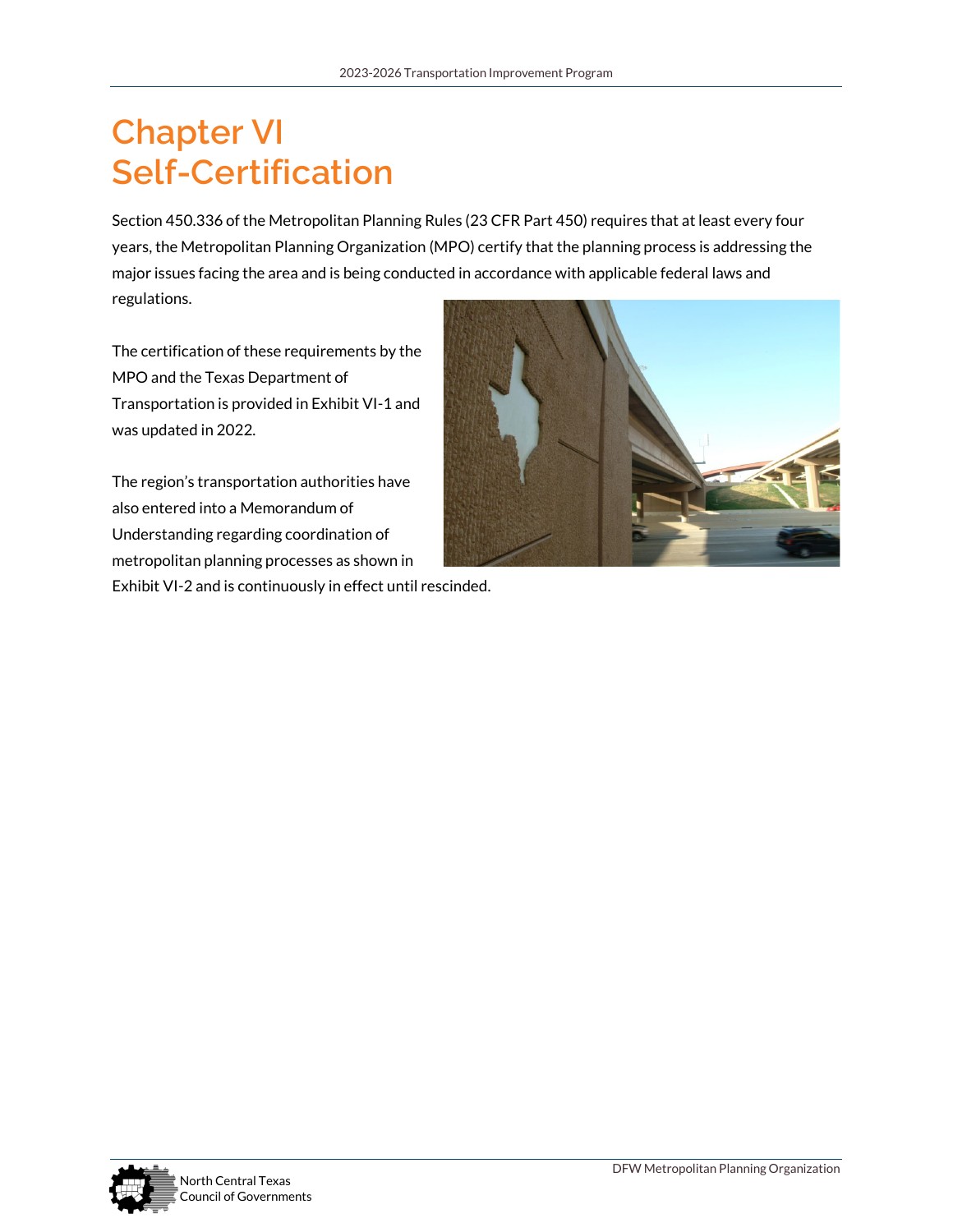DocuSign Envelope ID: B98B55C6-D144-4BA0-8A9B-75F8D0184CF7

#### **MPO SELF-CERTIFICATION FOR NONATTAINMENT AREAS**

In accordance with Title 43, Part 1, Chapter 15, Subchapter A, Rule §15.5 of the Texas Administrative Code, the Texas Department of Transportation, and the North Central Texas Council of Governments, Metropolitan Planning Organization for the Dallas-Fort Worth-Arlington Urbanized Area, Denton-Lewisville Urbanized Area, and the McKinney Urbanized Area, hereby certify that the transportation planning process is addressing the major issues in the metropolitan planning area and is being conducted in accordance with all applicable requirements of:

- (1) 23 U.S.C. 134, 49 U.S.C. 5303, and this subpart;
- (2) In nonattainment and maintenance areas, sections 174 and 176(c) and (d) of the Clean Air Act, as amended (42 U.S.C. 7504, 7506(c) and (d)) and 40 CFR part 93;
- (3) Title VI of the Civil Rights Act of 1964, as amended (42 U.S.C. 2000d-1) and 49 CFR part 21;
- (4) 49 U.S.C. 5332, prohibiting discrimination on the basis of race, color, creed, national origin, sex, or age in employment or business opportunity;
- (5) Section 11101(e) of the Infrastructure Investment and Jobs Act (IIJA) (Pub. L. 117-58) and 49 CFR part 26 regarding the involvement of Disadvantaged Business Enterprises in US DOTfunded projects;
- (6) 23 CFR part 230, regarding the implementation of an equal employment opportunity program on Federal and Federal-aid highway construction contracts;
- (7) The provisions of the Americans with Disabilities Act of 1990 (42 U.S.C. 12101 et seq.) and (49 CFR Parts 27, 37, and 38);
- (8) The Older Americans Act, as amended (42 U.S.C. 6101), prohibiting discrimination on the basis of age in programs or activities receiving Federal financial assistance;
- (9) Section 324 of title 23 U.S.C. regarding the prohibition of discrimination based on gender; and
- (10) Section 504 of the Rehabilitation Act of 1973 (29 U.S.C. 794) and 49 CFR part 27 regarding discrimination against individuals with disabilities.

# DALLAS DISTRICT FORT WORTH DISTRICT

# TEXAS DEPARTMENT OF TRANSPORTATION TEXAS DEPARTMENT OF TRANSPORTATION

 $\frac{1}{2}$  ,  $\frac{1}{2}$  ,  $\frac{1}{2}$  ,  $\frac{1}{2}$  ,  $\frac{1}{2}$  ,  $\frac{1}{2}$  ,  $\frac{1}{2}$  ,  $\frac{1}{2}$  ,  $\frac{1}{2}$  ,  $\frac{1}{2}$  ,  $\frac{1}{2}$  ,  $\frac{1}{2}$  ,  $\frac{1}{2}$  ,  $\frac{1}{2}$  ,  $\frac{1}{2}$  ,  $\frac{1}{2}$  ,  $\frac{1}{2}$  ,  $\frac{1}{2}$  ,  $\frac{1$  $5/2/2022$ 

DocuSigned by:  $\begin{array}{ccc}\n\sqrt{16} & \sqrt{16} & \sqrt{16} \\
\sqrt{16} & \sqrt{16} & \sqrt{16} & \sqrt{16} \\
-\sqrt{16} & \sqrt{16} & \sqrt{16} & \sqrt{16} \\
-\sqrt{16} & \sqrt{16} & \sqrt{16} & \sqrt{16} \\
-\sqrt{16} & \sqrt{16} & \sqrt{16} & \sqrt{16} \\
-\sqrt{16} & \sqrt{16} & \sqrt{16} & \sqrt{16} \\
-\sqrt{16} & \sqrt{16} & \sqrt{16} & \sqrt{16} \\
-\sqrt{16} & \sqrt{16} & \sqrt{16} & \sqrt$ 

District Engineer District Engineer

 $22$  4/29/2022

Date **Date Date Date Date Date Date**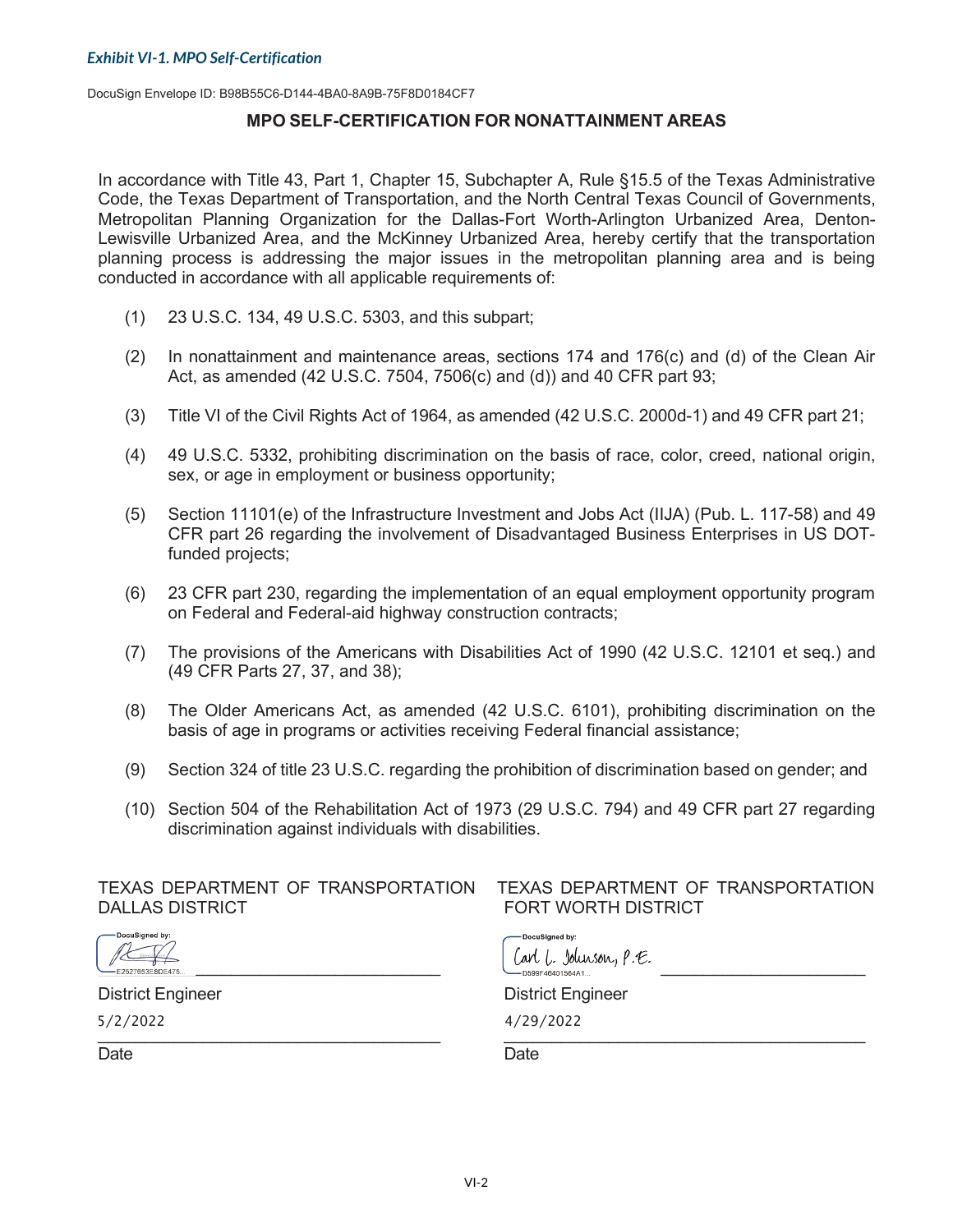# TEXAS DEPARTMENT OF TRANSPORTATION NORTH CENTRAL TEXAS COUNCIL OF PARIS DISTRICT

POLICY BOARD CHAIR **GOVERNMENTS** METROPOLITAN PLANNING ORGANIZATION

-DocuSigned by: Noel Paramanantham, P.E. bel Paramanantham, P.E.<br>-AF7AF41AFE6049E... CONDECTED SODDF6122A0B49A...

 $5/2/20$ 

Date **Date Date Date Date Date Date** 

-<br>DocuSigned by:

District Engineer Chair, Regional Transportation Council

22 5/2/2022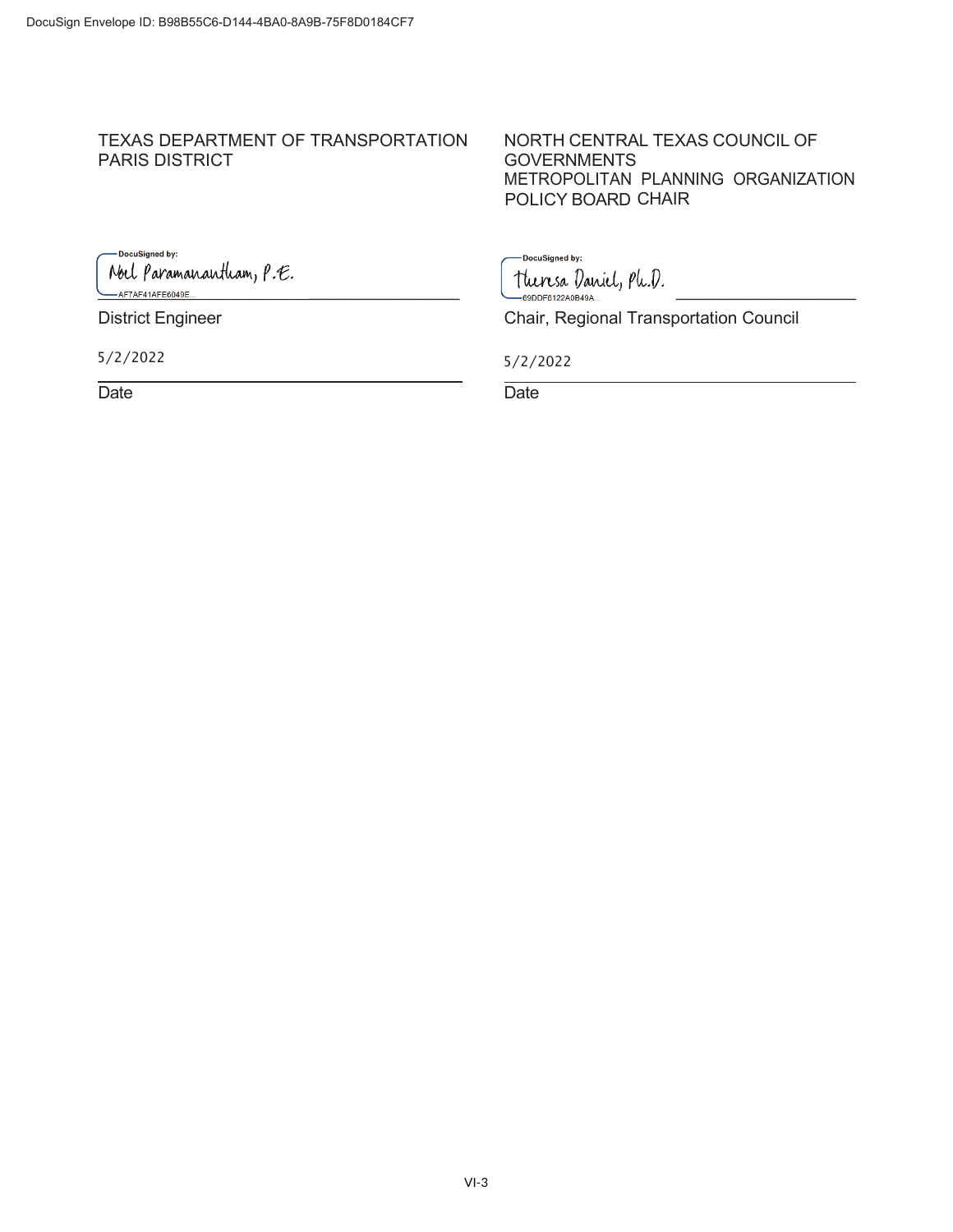DocuSign Envelope ID: 7B5AB97B-E068-491B-9D0F-EFE12CBADD27

## **MEMORANDUM OF UNDERSTANDING AMONG THE DALLAS-FORT WORTH METROPOLITAN PLANNING ORGANIZATION ("MPO"), THE TEXAS DEPARTMENT OF TRANSPORTATION ("TxDOT"), PUBLIC TRANSPORTATION OPERATORS, AND OTHER TRANSPORTATION AGENCIES**

**WHEREAS,** the Fixing America's Surface Transportation Act (FAST Act) promulgated regulations 23 Code of Federal Regulations (CFR) 450.314, and

**WHEREAS,** the MPO, the State and the Public Transportation Operators are required by 23 CFR 450.314 to cooperatively determine their mutual responsibilities in carrying out the metropolitan transportation planning process, and

**WHEREAS**, these responsibilities shall be clearly identified in written agreements among the MPO, the State and the Public Transportation Operators serving the Metropolitan Planning Area (MPA), and

**WHEREAS**, to the extent possible, a single agreement between all responsible parties should be developed, and

**WHEREAS**, the federal regulations require the written agreement include specific provisions for cooperatively developing and sharing information related to the development of financial plans that support the metropolitan transportation plan (MTP), the metropolitan Transportation Improvement Program (TIP), and development of the annual listing of obligated projects, and

**WHEREAS,** the MPO and the designated air quality planning agency entered into a written agreement on May 12, 1978, followed by a letter from the Governor of Texas to the United States Environmental Protection Agency dated July 24, 1978, describing their respective roles and responsibilities for air quality-related transportation planning. The agreement and letter were submitted as part of a revision to the State Implementation Plan that was approved by the United States Environmental Protection Agency on March 29, 1982, effective May 28, 1982. The roles and responsibilities for air quality-related transportation planning were subsequently codified in Title 30 Texas Administrative Code Chapter 114, Subchapter G Transportation Planning, which was approved into the State Implementation Plan on November 8, 1995, effective January 8, 1996, and

**WHEREAS**, the federal regulations require that the MPO, State DOT, and the Public Transportation Operators shall jointly agree upon and develop specific written procedures

DFW MPO Planning MOU **Server Account of the Contract OF Account Contract OF Account Contract OF Account Contract O**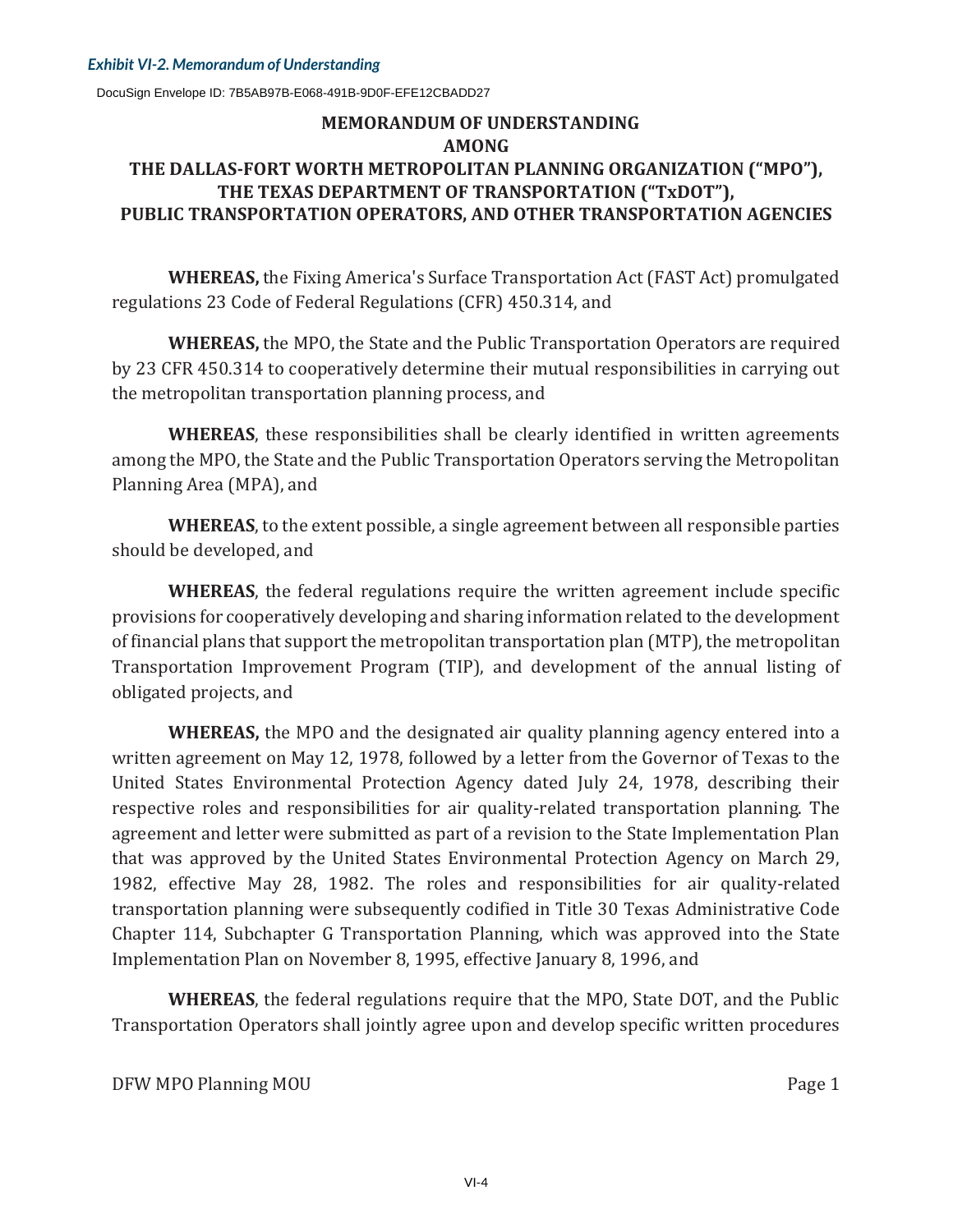for cooperatively developing and sharing information related to transportation performance data, the selection of performance targets, the reporting of performance targets, the reporting of performance to be used in tracking progress toward attainment of critical outcomes for the region of the MPO, and the collection of data for the State asset management plan for the National Highway System (NHS), and

**WHEREAS**, other transportation agencies in the MPA desire to cooperate in transportation planning related to the MPA, as set forth in below.

**NOW THEREFORE**, the parties agree as follows:

1. **Purpose** It is the purpose of this Memorandum of Understanding (MOU) to make provision for cooperative mutual responsibilities in carrying out the Metropolitan Planning Process and Performance Based Planning and Programming in the Dallas-Fort Worth MPA and to provide a single agreement between the State of Texas acting through the Texas Department of Transportation (TxDOT), the Regional Transportation Council, as the transportation policy body of the North Central Texas Council of Governments, serving together as the Dallas-Fort Worth MPO, and Dallas Area Rapid Transit, Denton County Transportation Authority, Fort Worth Transportation Authority, City of Arlington, City of Grand Prairie, City of McKinney, and City of Mesquite ("Public Transportation Operators"), and, Collin County Toll Road Authority, North Texas Tollway Authority, Dallas Fort Worth International Airport ("Other Transportation Agencies") in accordance with current Federal Legislation and as required by 23 CFR 450.314.

## 2. Responsibilities of all parties.

All parties will:

- a. Cooperatively determine their mutual responsibilities in carrying out the metropolitan transportation planning process in a performance based planning format and final form, and decide upon and adopt performance targets for this planning process in accordance with Federal and State requirements and guidance.
- b. Make provisions for cooperatively developing and sharing information related to the development of financial plans that support the Metropolitan Transportation Plan (MTP) and TIP.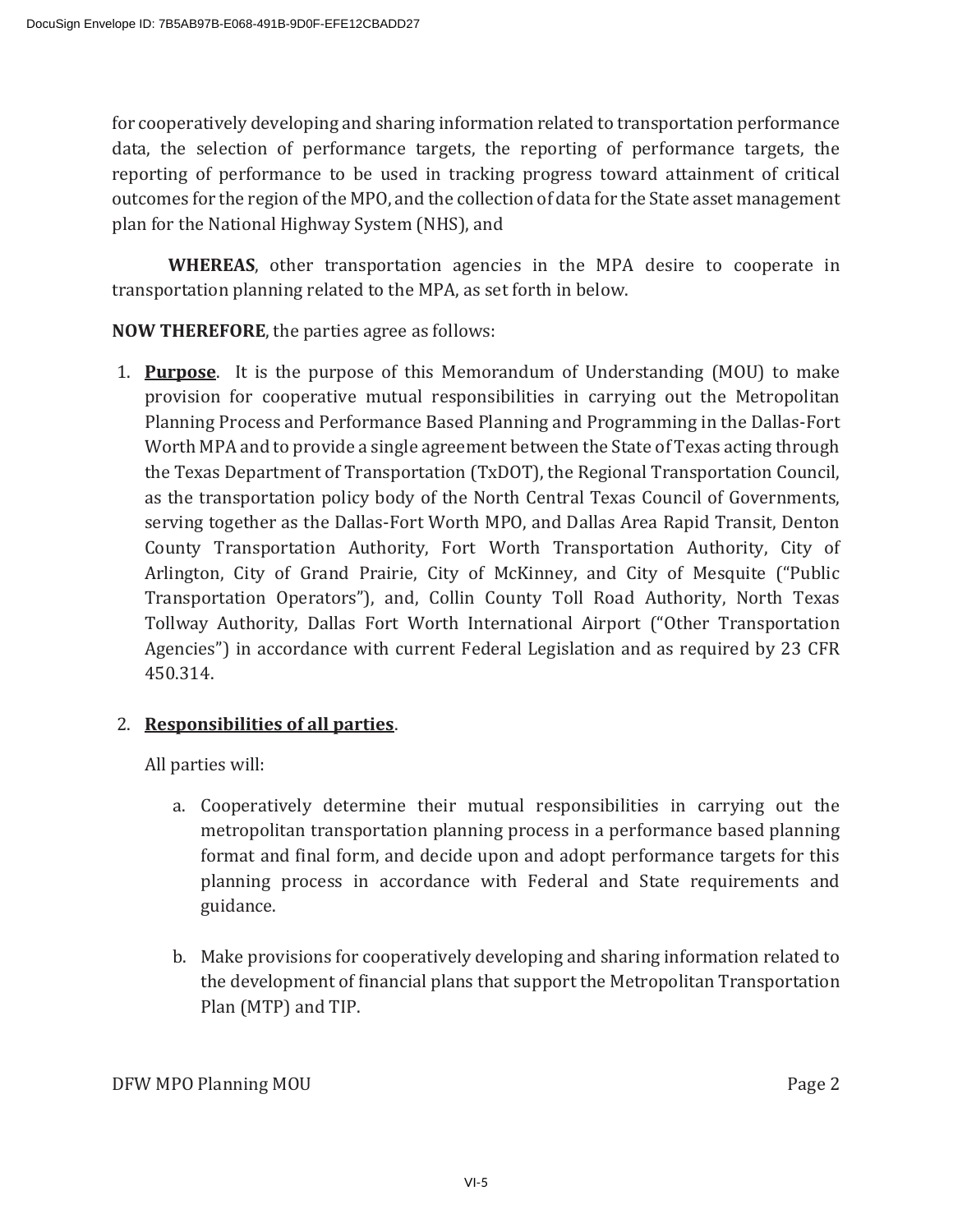- c. Cooperatively develop a listing of projects that comprehensively address the transportation system within the MPO boundaries. Identified projects shall include both roadway and transit initiatives, including but not limited to investments in pedestrian walkways and bicycle transportation facilities for which federal funds were obligated in the preceding fiscal year.
- d. Endeavor to ensure that the Unified Planning Work Program (UPWP) required to be developed by the MPO will detail and document these responsibilities, deliverables and associated costs. Each party will bear its own costs for activities required by this MOU, unless the MPO allocates funding for such activity and it is reflected in the UPWP.

## **3. Performance Based Planning and Programming**

- a. Developing transportation performance data
	- i. TxDOT will provide the MPO with a subset for their MPA of the state performance data used in developing statewide targets.
	- ii. If an MPO chooses to develop their own target for any measure, they will provide TxDOT with any supplemental data it they utilize in association with the target-setting process.
- b. Selection of transportation performance targets
	- i. TxDOT will develop draft statewide federal performance targets in coordination with the applicable MPO. Coordination may include inperson meetings, web meetings, conference calls, and/or email communication. MPOs shall be given an opportunity to provide comments on statewide targets one month prior to final statewide targets adoption.
	- ii. If the MPO chooses to adopt their own target for any measure, it will develop draft MPO performance targets in coordination with TxDOT. Coordination methods will be at the discretion of the MPO, but TxDOT shall be provided an opportunity to provide comments on draft MPO performance targets prior to final approval.

**DFW MPO Planning MOU Since the Contract of the Contract of the Contract of the Contract of the Contract of the Contract of the Contract of the Contract of the Contract of the Contract of the Contract of the Contract of**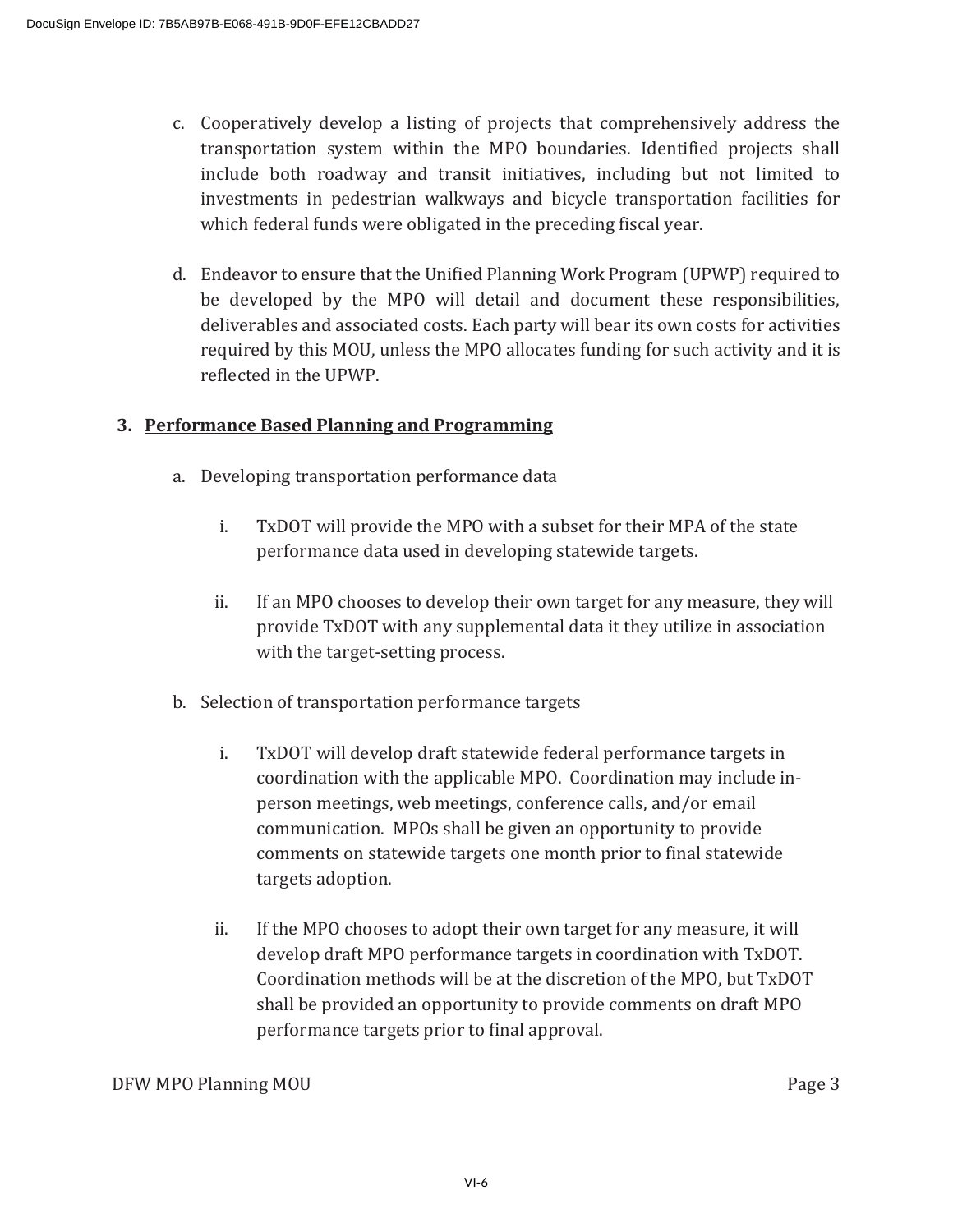- c. Reporting of performance targets
	- i. TxDOT performance targets will be reported to the Federal Highway Administration (FHWA) and Federal Transit Administration (FTA), as applicable. The MPO will be notified when TxDOT has reported final statewide targets.
	- ii. MPO performance targets will be reported to TxDOT.
		- 1. For each target, the MPO will provide the following information no later than 180 days after the date TxDOT or the Public Transportation Operator establishes performance targets, or the date specified by federal code:
			- a. Written agreement to plan and program projects so that they contribute toward the accomplishment of TxDOT or Public Transportation Operator performance target, or;
			- b. Written notification that the MPO will set a quantifiable target for that performance measure for the MPO's planning area.
				- i. If a quantifiable target is set for the MPO planning area, the MPO will provide any supplemental data used in determining any such target.
			- c. Documentation of the MPO's target or support of the statewide or relevant public transportation provider target will be provided in the form of the MPO's resolution or meeting minutes.
	- iii. TxD0T will include information outlined in 23 CFR 450.216 (f) in any statewide transportation plan amended or adopted after May 27, 2018, and information outlined in 23 CFR  $450.218$  (q) in any statewide transportation improvement program amended or adopted after May 27, 2018.

DFW MPO Planning MOU **Analyzing the Contract of the Contract of the Contract of the Contract of the Contract of the Contract of the Contract of the Contract of the Contract of the Contract of the Contract of the Contract o**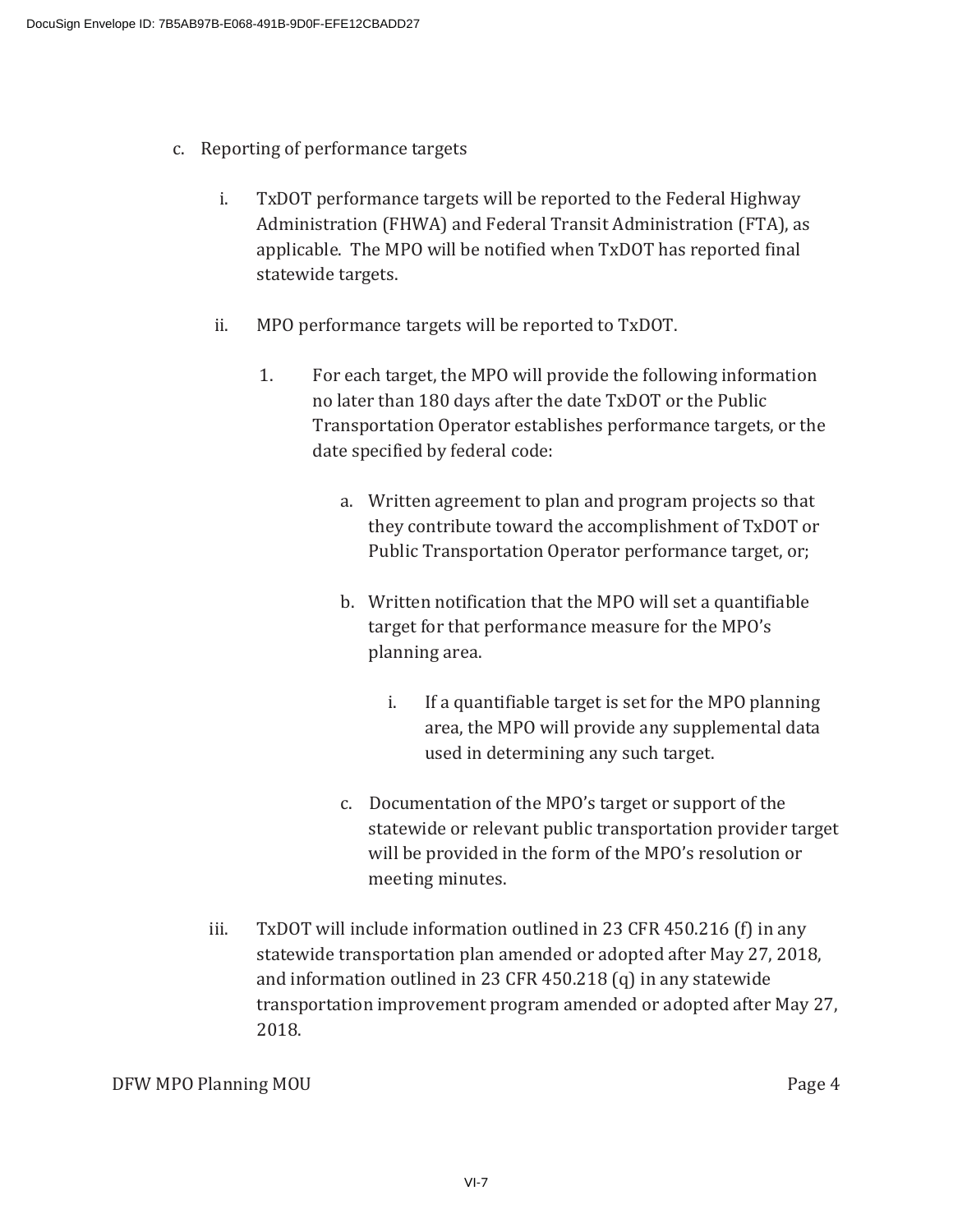- iv. The MPO will include information outlined in 23 CFR 450.324 (f)  $(3-4)$  in any MTP amended or adopted after May 27, 2018, and information outlined in 23 CFR 450.326 (d) in any TIP amended or adopted after May  $27, 2018.$
- v. Reporting of targets and performance by TxDOT and the MPO shall conform to 23 CFR 490, 49 CFR 625, and 49 CFR 673.
- d. Reporting of performance to be used in tracking progress toward attainment of critical outcomes for the region of the MPO
	- i. TxDOT will provide the MPO with an update of the subset for their MPA of the state performance data used in developing statewide targets including prior performance data.
- e. The collection of data for the State asset management plans for the NHS
	- i. TxDOT will be responsible for collecting bridge and pavement condition data for the State asset management plan for the NHS.

## **4. Responsibilities of the MPO**

The MPO will:

- a. Work in consultation with Public Transportation Operators, Other Transportation Agencies, and TxDOT in developing the financial plan for the MTP.
- b. Work in consultation with Public Transportation Operators, Other Transportation Agencies, and TxDOT in developing the financial plan for the TIP.
- c. Conduct Technical Committee and Policy Board meetings as required and necessary.
- d. In consultation with Public Transportation Operators, Other Transportation Agencies, and TxDOT, update the MTP and TIP in accordance with State and Federal laws.

DFW MPO Planning MOU **Analyzing the Contract of the Contract of the Contract of the Contract of the Contract of the Contract of the Contract of the Contract of the Contract of the Contract of the Contract of the Contract o**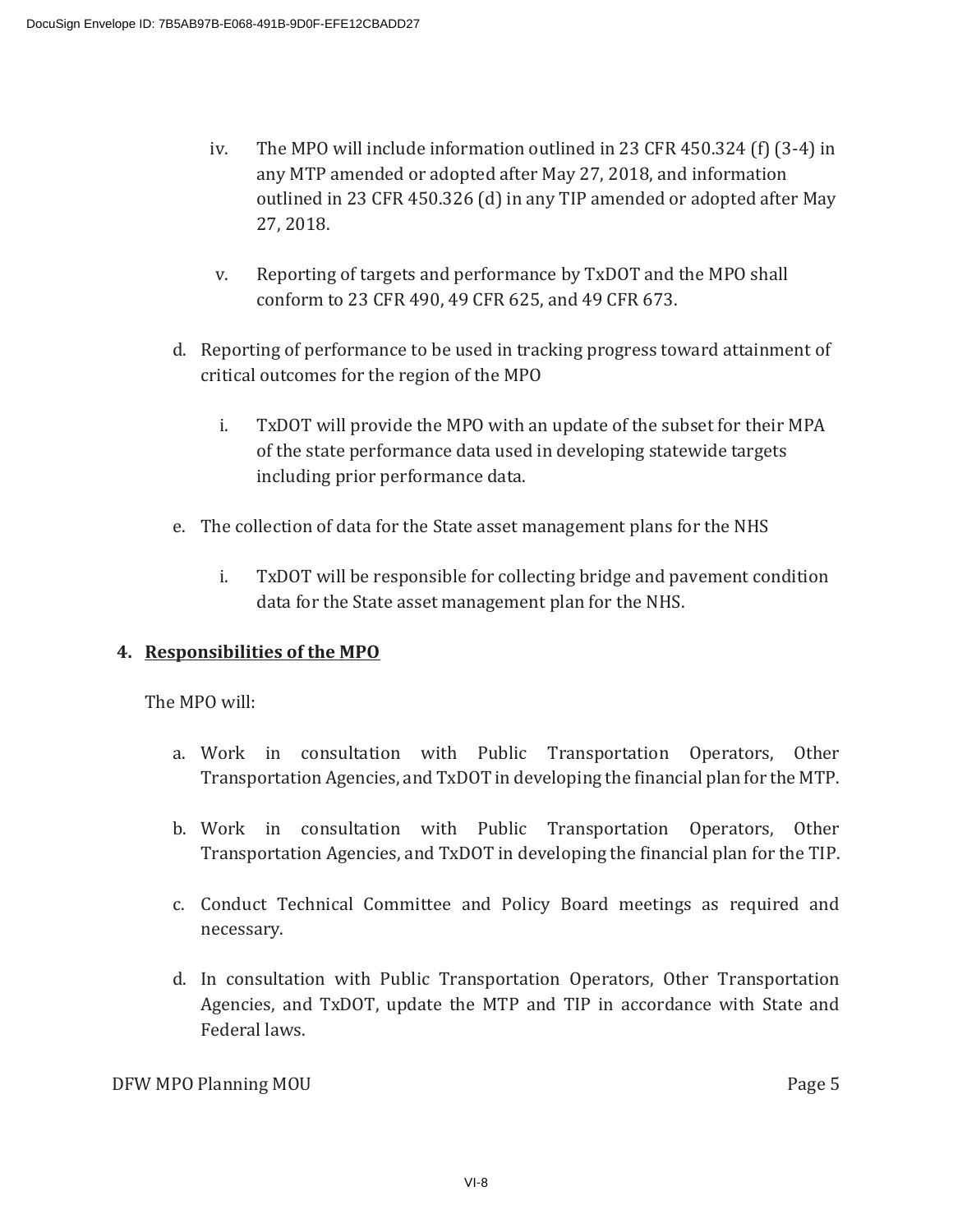- e. Invite Public Transportation Operators and Other Transportation Agencies to participate in all public participation processes.
- f. Conduct comprehensive, cooperative and continuous transportation planning for the Dallas-Fort Worth MPA.
- g. Establish necessary transportation performance targets, share information related to the performance data, and document the reporting of performance to be used in tracking progress toward attainment of critical outcomes within the MPO MPA, if the MPO elects to develop quantifiable targets for performance measures for the MPO's planning area.

## **5. Responsibilities of the Public Transportation Operators and Other Transportation Agencies**

The Public Transportation Operators and Other Transportation Agencies will:

- a. Work in consultation with the MPO in developing short-range and long-range plans for transit or other projects for inclusion in the MTP.
- b. Assist in validation of data used as input into the transportation plan.
- c. Work in consultation with the MPO and TxDOT in developing the financial plan for the MTP.
- d. Work in consultation with the MPO and TXDOT in developing the financial plan for the TIP.
- e. Provide the MPO with the annual list of transit or other obligated projects with federal funds.
- f. Serve on the MPO Technical Committee and Policy Board as applicable.
- g. Notify the MPO of changes to projects that would affect the MTP or TIP.
- h. Invite the MPO to participate in all public participation processes.

## DFW MPO Planning MOU **that is a set of the contract of the contract of the contract of the contract of the contract of the contract of the contract of the contract of the contract of the contract of the contract of the con**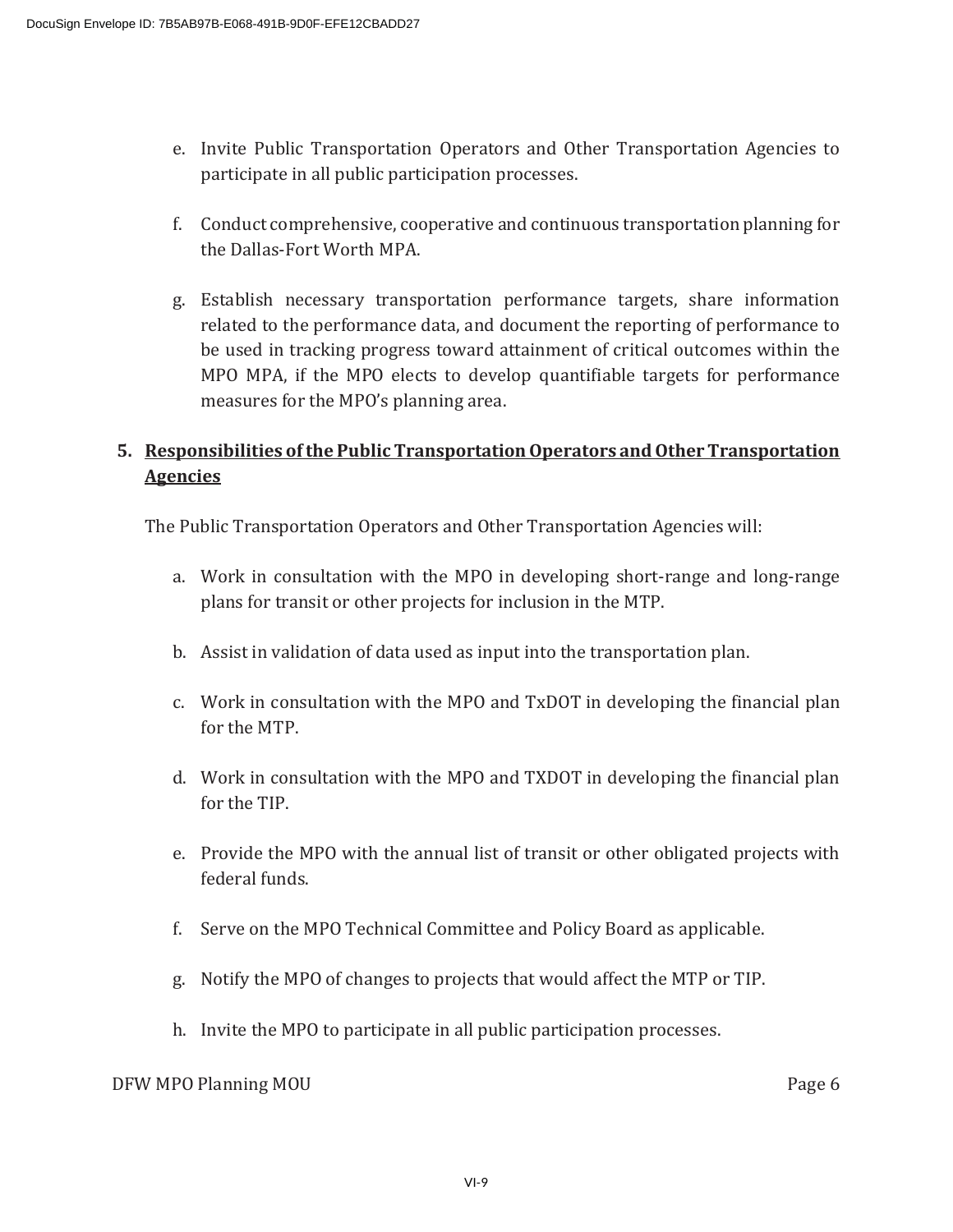i. Each Public Transportation Operator shall establish transit asset management performance targets and share them with the MPO and other interested parties.

## **6. Responsibilities of TxDOT.**

- a. Work in consultation with Public Transportation Operators, Other Transportation Agencies, and the MPO in developing the financial plan for the TIP and MTP.
- b. Assist in the validation of data used as input into the transportation plan.
- c. Provide the MPO with the annual list of obligated projects.
- d. Serve on the MPO Technical Committee and Policy Board.
- e. Notify the MPO of changes to projects that would affect the MTP or TIP.
- f. In consultation with the MPO, Public Transportation Operators, and Other Transportation Agencies, update the MTP and TIP in accordance with State and Federal laws.
- g. Work in consultation with the MPO, Public Transportation Operators, and Other Transportation Agencies in developing short-range and long-range plans for transit for inclusion in the MTP and TIP.
- 7. **Term.** This Memorandum shall remain in full force and effect until such time it is terminated in writing by a party, at which time the terminating party's rights and obligations shall cease. Termination by a single party will not terminate the Memorandum as to the remaining parties.
- 8. Validity and Enforceability. If any current or future legal limitations affect the validity or enforceability of a provision of this MOU, then the legal limitations are made a part of this MOU and shall operate to amend this MOU to the minimum extent necessary to bring this MOU into conformity with the requirements of the limitations, and so modified, this MOU shall continue in full force and effect.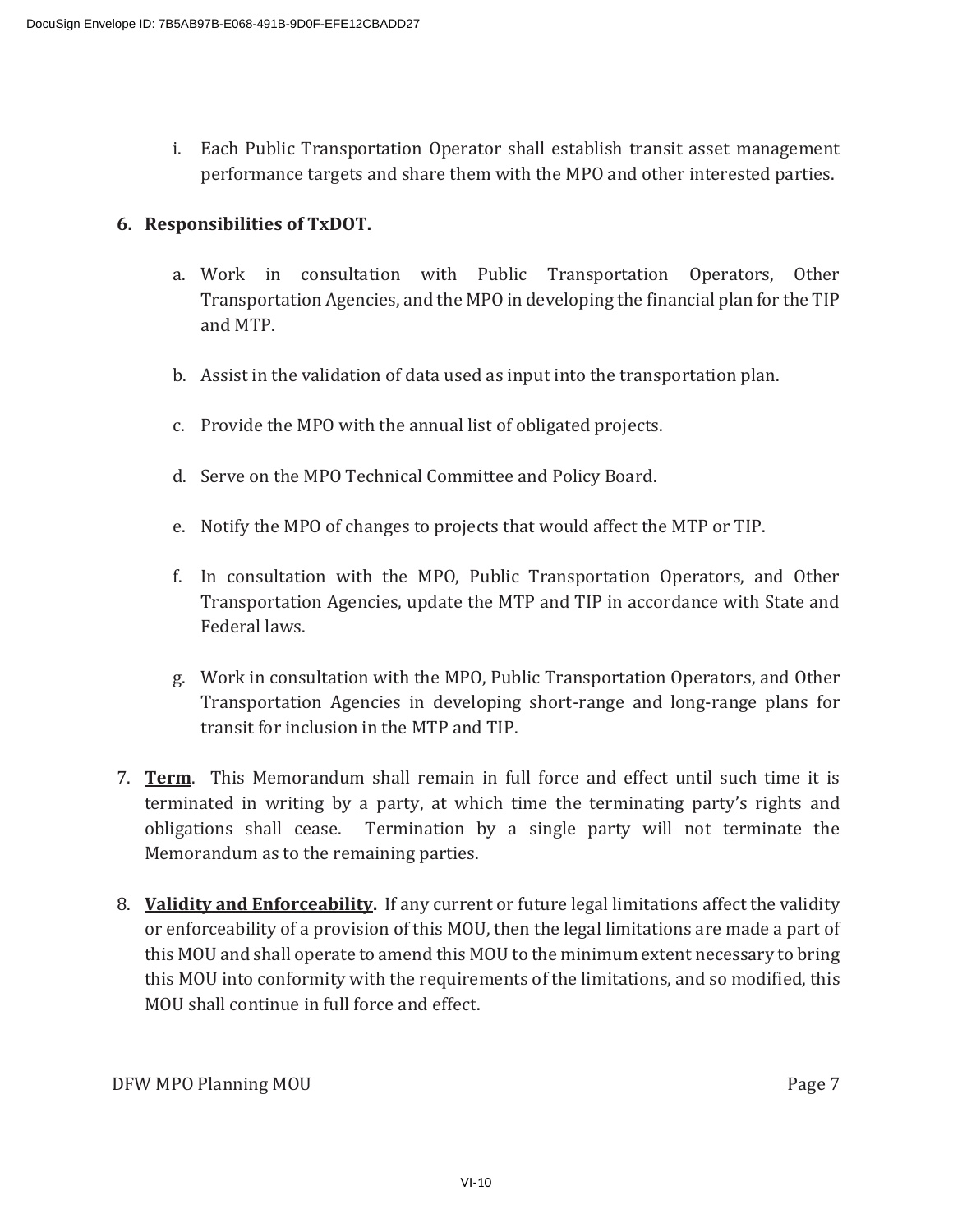- 9. Governing Law and Venue. This MOU shall be governed by the laws of the State of Texas. Venue for an action arising under this MOU shall lie exclusively in Travis County, Texas.
- 10. Severability. If a provision contained in this MOU is held invalid for any reason, the invalidity does not affect other provisions of the MOU and can be given effect without the invalid provision, and to this end the provisions of this MOU are severable.

## **(SIGNATURE PAGES TO FOLLOW)**

DFW MPO Planning MOU **Example 2018** Page 8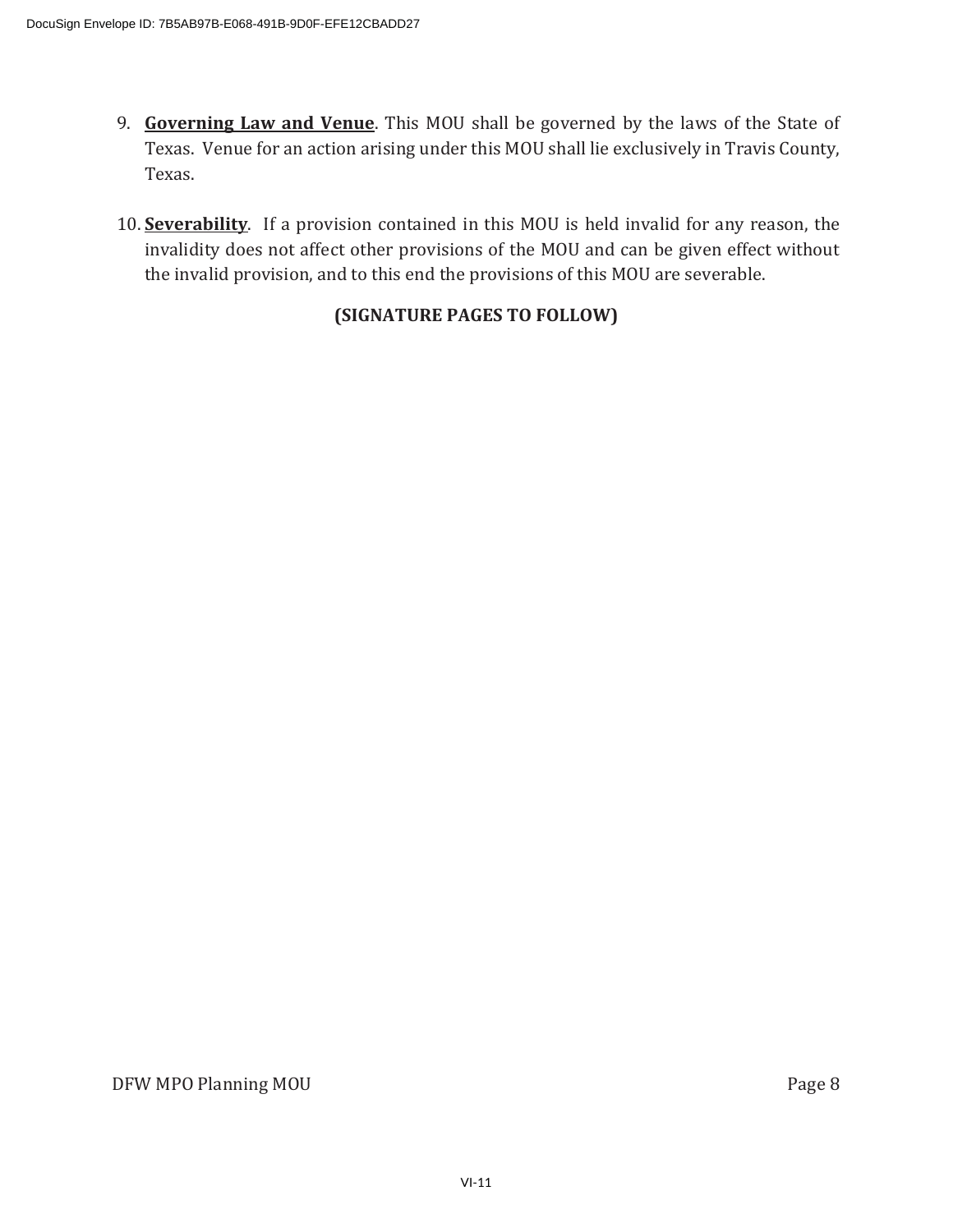EXECUTED by the parties hereto, each respective entity acting by and through its duly authorized official as required by law.

### **METROPOLITAN PLANNING ORGANIZATION**

**Regional Transportation Council**  DocuSigned by: Michael Morris Date: 5/15/201 -393DS67A7AFA414...<br>Michael Morris, P.E., Director of Transportation

### **North Central Texas Council of Governments**

DocuSigned by: Mike Eastland

| 6/15/2018 |  |
|-----------|--|
| Date:     |  |

6/15/2018

**-A4E72C1BEF0F428...**<br>IVIIKE Eastianu, Executive Director

## **PUBLIC TRANSPORTATION OPERATORS**

### **Dallas Area Rapid Transit**

- DocuSianed by: ̴̴̴̴̴̴̴̴̴̴̴̴̴̴̴̴̴̴̴̴̴̴̴̴̴ ǣ̴̴̴̴̴̴̴̴̴̴̴̴̴̴̴̴ <del>Gary C. Thomas, President/Executive Director</del>

**Denton County Transportation Authority** 

6/11/2018

̴̴̴̴̴̴̴̴̴̴̴̴̴̴̴̴̴̴̴̴̴̴̴̴̴ ǣ̴̴̴̴̴̴̴̴̴̴̴̴̴̴̴̴ -

<u>Janues C. Cimie</u>, Jr., P.E. President

## **Fort Worth Transportation Authority**

DocuSigned by: Paul Ballard 6/8/201

DocuSigned by:

6/8/2018

-864E0DFA8AEA413...<br>Faul J. Dallal u, President and Chief Executive Officer

DFW MPO Planning MOU **State of the COVID-10** of the Page 9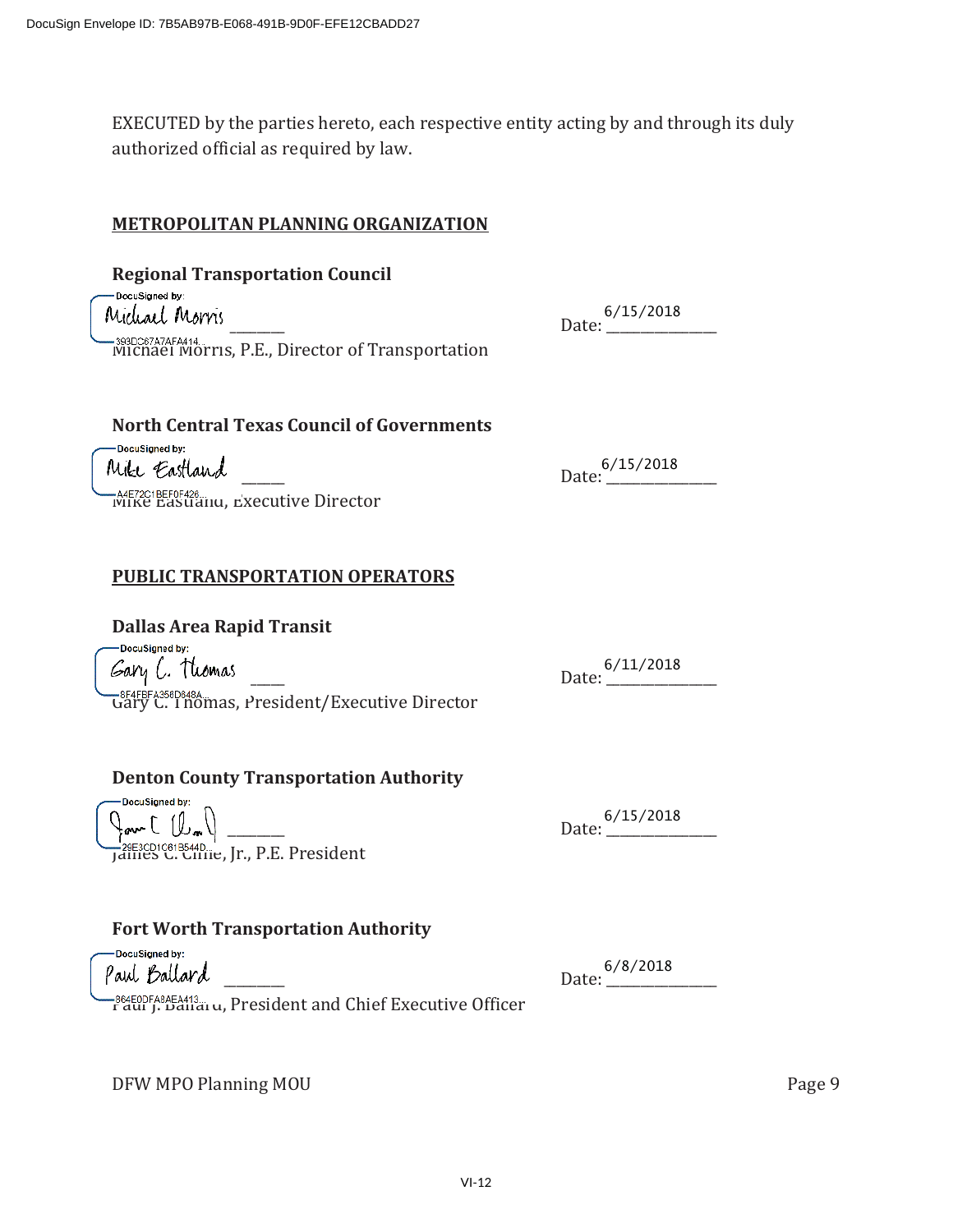**City of Arlington**  DocuSigned by: ̴̴̴̴̴̴̴̴̴̴̴̴̴̴̴̴̴̴̴̴̴̴̴̴̴ ǣ̴̴̴̴̴̴̴̴̴̴̴̴̴̴̴̴ - –<sup>p24A9C2D6550480…</sup>, Deputy City Manager

**City of Grand Prairie**  ̴̴̴̴̴̴̴̴̴̴̴̴̴̴̴̴̴̴̴̴̴̴̴̴̴ ǣ̴̴̴̴̴̴̴̴̴̴̴̴̴̴̴̴ - **SASSE SESS451642C.**<br>Tom Hart, City Manager

## **City of McKinney**

DocuSigned by: -<sup>487-66420872437...</sup><br>Paul Grimes, Gity Manager

̴̴̴̴̴̴̴̴̴̴̴̴̴̴̴̴̴̴̴̴̴̴̴̴̴ ǣ̴̴̴̴̴̴̴̴̴̴̴̴̴̴̴̴ 6/12/2018

6/8/2018

**City of Mesquite**  -DocuSigned by: Cliff Keteley <del>election</del> club the <sup>6/8/2018</sup>

-5587DAC64BA8451...<br>Cliff Keneley, City Manager

## **OTHER TRANSPORTATION AGENCIES**

## **Collin County Toll Road Authority**

DocuSigned by

-204231E8D43D477<br>1 ne Honoraple Keith Self, President

## **North Texas Tollway Authority**

DocuSigned by: ̴̴̴̴̴̴̴̴̴̴̴̴̴̴̴̴̴̴̴̴̴̴̴̴̴ ǣ̴̴̴̴̴̴̴̴̴̴̴̴̴̴̴̴ - <del>-24/08180F38843D...</del><br>Gerry Carrigan, CEO/Executive Director

DFW MPO Planning MOU **Analyzing the Contract of the Contract of the Contract of Contract of the Contract of Contract of Contract of Contract of Contract of Contract of Contract of Contract of Contract of Contract of Contra** 

Date: 6/8/2018